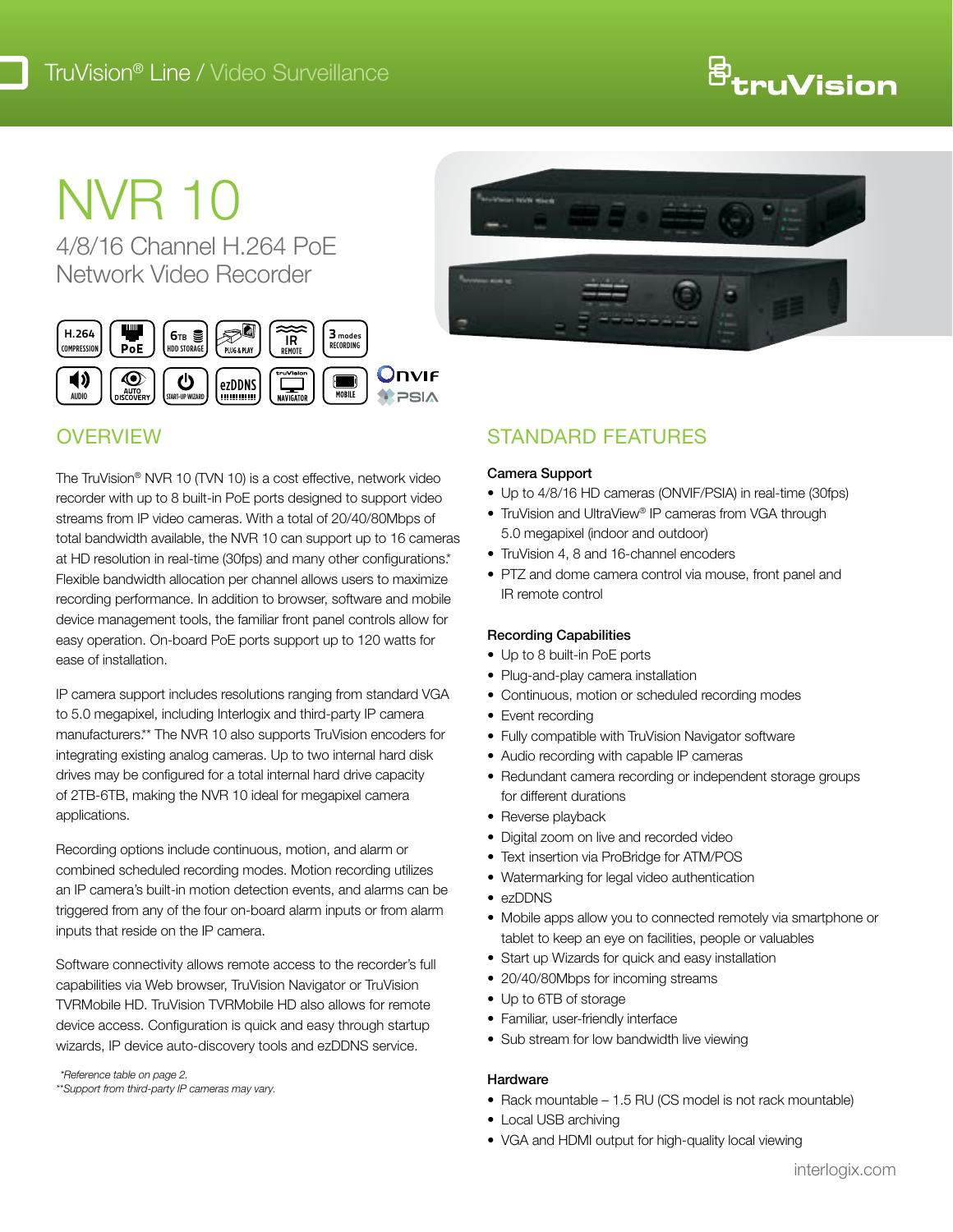### **Specifications**

| <b>Model</b>                     |                                              | <b>TVN-1004CS</b>                                                       | <b>TVN-1008S</b>                           | <b>TVN-1016S</b> |
|----------------------------------|----------------------------------------------|-------------------------------------------------------------------------|--------------------------------------------|------------------|
| Video/<br><b>Audio</b><br>Input  | IP Video Input                               | 4-channel                                                               | 8-channel                                  | 16-channel       |
|                                  | <b>Bi-directional Audio</b>                  | 1-channel, RCA (2.0 Vp-p, $1k\Omega$ )                                  |                                            |                  |
|                                  | <b>Total Bandwidth</b>                       | 20Mbps                                                                  | 40Mbps                                     | 80Mbps           |
| Video/<br><b>Audio</b><br>Output | Recording<br>Resolution                      | 5MP /3MP /1080P /UXGA /720P /VGA /4CIF /DCIF /2CIF /CIF /QCIF           |                                            |                  |
|                                  | HDMI/VGA Outputs                             | Full HD 1080p, SXGA, HD 720p, UXGA, XGA                                 |                                            |                  |
|                                  | <b>Bidirectional Audio</b>                   | 1-channel, RCA (Linear, $600\Omega$ )                                   |                                            |                  |
|                                  | Playback<br>Resolution                       | 5MP / 3MP / 1080P / UXGA / 720P / VGA / 4CIF / DCIF / 2CIF / CIF / QCIF |                                            |                  |
|                                  | Synchronous<br>Playback                      | 4-channel                                                               | 8-channel                                  | 16-channel       |
| <b>Hard Disk</b>                 | <b>SATA</b>                                  | (2) SATA interfaces                                                     |                                            |                  |
|                                  | Capacity                                     | 1TB/2TB                                                                 | 2TB/4TB                                    | 3TB/6TB          |
| <b>External</b><br>Interface     | Network Interface                            | (1) RJ-45 10 /100 /1000 Mbps self-adaptive Ethernet interfaces          |                                            |                  |
|                                  | <b>USB</b> Interface                         | (2) USB 2.0                                                             |                                            |                  |
|                                  | Alarm In                                     | 4                                                                       |                                            |                  |
|                                  | Alarm Out                                    | $\mathbf{1}$                                                            |                                            |                  |
| General                          | Power Supply                                 | DC48V                                                                   | 100~240VAC, 50~60Hz                        |                  |
|                                  | Consumption<br>(without hard disk)           | $\leq 65$ W                                                             | $\leq$ 180 W                               |                  |
|                                  | Working<br>Temperature                       | $-10^{\circ}$ C ~ $+55^{\circ}$ C (14°F~131°F)                          |                                            |                  |
|                                  | <b>Working Humidity</b>                      | 10%~90%                                                                 |                                            |                  |
|                                  | Chassis                                      | 1U                                                                      | 1.5U                                       |                  |
|                                  | <b>Dimensions</b><br>$(W \times D \times H)$ | 12.40 x 8.77 x 1.75 in.<br>$(315 \times 222.8 \times 44.5$ mm)          | 14.25 x 13.0 x 3.07 in. (362 x 330 x 78mm) |                  |
|                                  | Weight (without<br>hard disk)                | $\leq$ 8 Kg (17.64 lb)                                                  |                                            |                  |
|                                  | <b>Rack Mount</b>                            | Included (CS model is not rack mountable)                               |                                            |                  |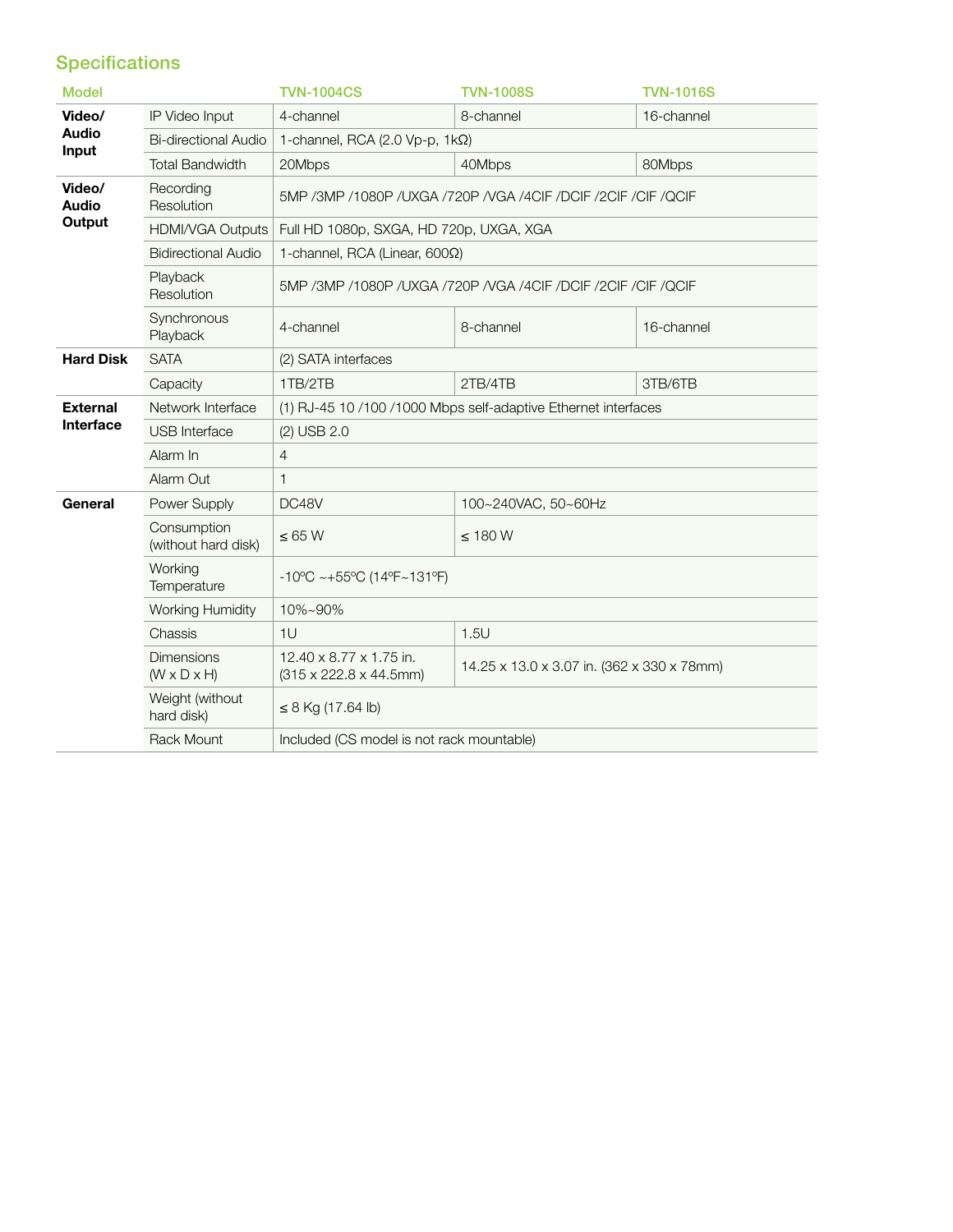#### Typical Camera Capacity Configurations TVN-1004CS

| 4-Channel Models    |                   |                |                        |     |
|---------------------|-------------------|----------------|------------------------|-----|
| <b>Resolution</b>   | <b>Frame Rate</b> | <b>Cameras</b> | <b>Days of Storage</b> |     |
|                     |                   |                | 1TB                    | 2TB |
| HD (1280x720)       | 12/15             | 4              | 8                      | 16  |
|                     | 25/30             | 4              | 4                      | 8   |
| Full HD (1920x1080) | 12/15             | 4              | 5                      | 10  |
|                     | 25/30             | $\mathcal{P}$  | 5                      | 10  |
| 5 MPX (2560x1920)   | 8                 | 2              | 5                      | 10  |

#### Typical Camera Capacity Configurations TVN-1008S

| <b>8-Channel Models</b> |                   |                |                        |     |
|-------------------------|-------------------|----------------|------------------------|-----|
| <b>Resolution</b>       | <b>Frame Rate</b> | <b>Cameras</b> | <b>Days of Storage</b> |     |
|                         |                   |                | 2TB                    | 4TB |
| HD (1280x720)           | 12/15             | 8              | 8                      | 16  |
|                         | 25/30             | 8              | 6                      | 12  |
| Full HD (1920x1080)     | 12/15             | 8              | 6                      | 12  |
|                         | 25/30             | $\overline{4}$ | 5                      | 10  |
| 5 MPX (2560x1920)       | 8                 | 5              | 5                      | 9   |
|                         | 20                | $\mathcal{P}$  | 6                      | 12  |

#### Typical Camera Capacity Configurations TVN-1016S

| <b>16-Channel Models</b> |                   |                |                        |     |
|--------------------------|-------------------|----------------|------------------------|-----|
| <b>Resolution</b>        | <b>Frame Rate</b> | <b>Cameras</b> | <b>Days of Storage</b> |     |
|                          |                   |                | 3TB                    | 6TB |
| HD (1280x720)            | 12/15             | 16             | 6                      | 12  |
|                          | 25/30             | 16             | 5                      | 9   |
| Full HD (1920x1080)      | 12/15             | 16             | 5                      | 9   |
|                          | 25/30             | 8              | $\overline{4}$         | 8   |
| 5 MPX (2560x1920)        | 8                 | 10             | $\overline{4}$         | 7   |
|                          | 20                | 4              | 5                      | 9   |